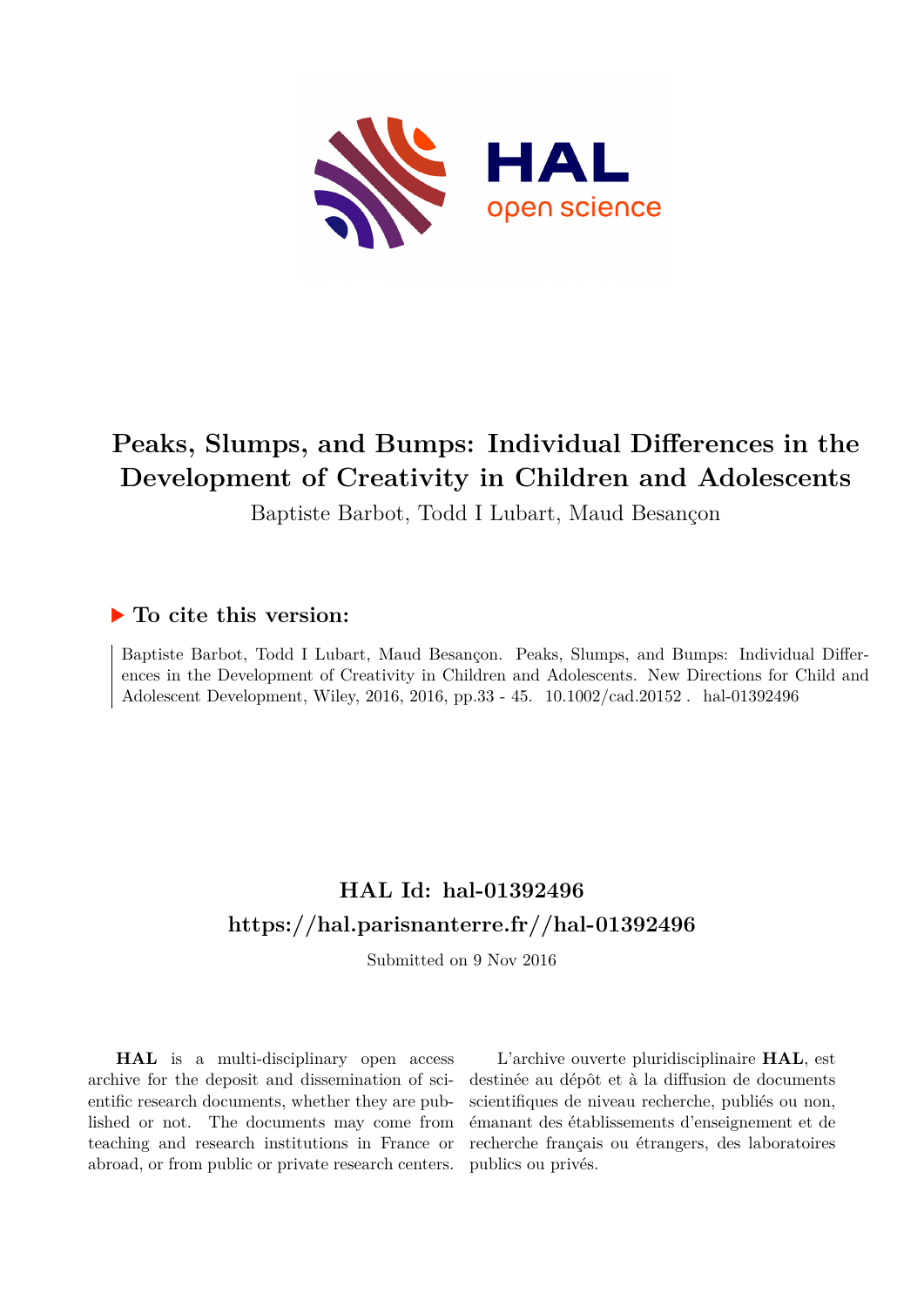Peaks, Slumps and Bumps: Individual differences in the Development of Creativity in Children and Adolescents

Baptiste Barbot, Todd I. Lubart, Maud Besançon

# **Abstract**

This article reviews developmental studies of creativity in children and adolescents with a focus on "peaks" and "slumps" that have often been described in the literature. The irregularity of creativity development is interpreted in light of conceptual and measurement issues, and with regard to the interaction between individual-level resources, task-specific demands, and environmental influences resulting in apparent individual differences in the development of creativity. The need for longitudinal designs, multi-dimensional, and multidomain assessment of creative potential limiting the contribution of task-specific factors, is outlined and discussed as an important direction for developmental research on creativity.

*Keywords*: Fourth-grade Slump, Creativity Development, Measurement, Domainspecificity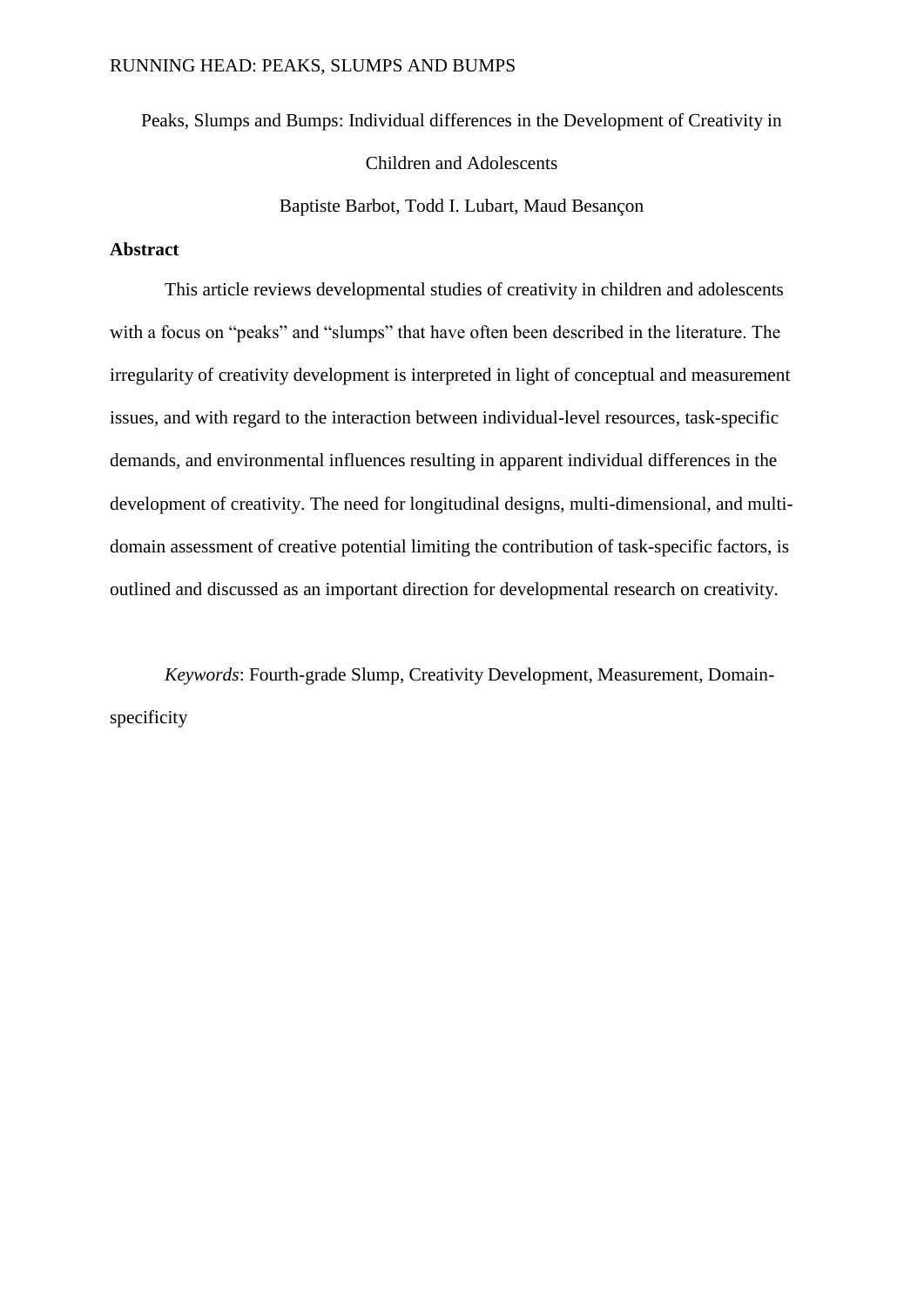Peaks, Slumps and Bumps: Individual differences in the Development of Creativity in Children and Adolescents

"Peaks", "slumps" and "bumps": there are not enough terms to describe the discontinuityin the development of creativity throughout the lifespan. Illustrated by the livesof eminent creators, "*a work that brings its creator unprecedented acclaim may be followed by an embarrassing fiasco*" (Simonton, 2000; pp. 312). What are the common developmental trends in the development of creativity and why are there differences in these trends across cultures, school environments, and people? Why do some children experience a creativity slump and others do not? Why do some children never "recover" from a creativity slump?

After presenting a general framework on creative potential and conceptual distinctions with creative achievement, this article addresses these general questions by reviewing classic and recent developmental studies of creativity in children and adolescents, with a focus on patterns of discontinuity that have been observedin the literature. We outline multiple explanatory causes of these patterns and discuss methodological issues of studies showing these trends. Finally, we present a model of creativity development that explains individual differences in creativity outcomes in light of the interaction between individual-level resources, environmental influences, and task-specific demands. We conclude by discussing important areas of focus for the field's research agenda.

#### **1. Nature of Creativity and Creative Potential**

Creativity is the ability to produce original work that fits within particular task or domain constraints (e.g., Sternberg & Lubart, 1995). Consistent with this classic definition, which emphasizes the conceptof "an ability" (rather than a set of "abilities"), it is often thought that creativity represents a generalized or unitary entity ("*g-factor* view"), despites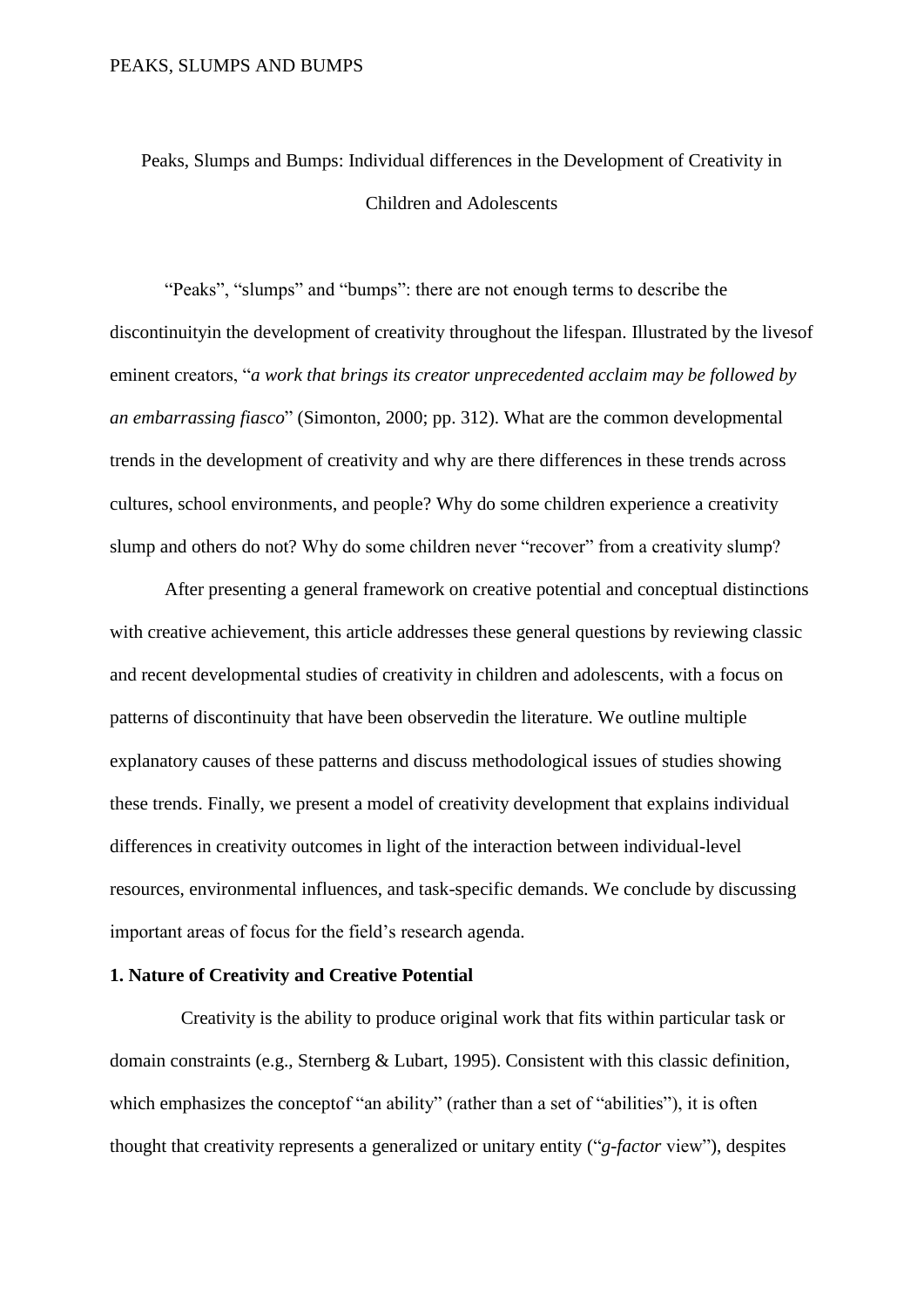evidences for its multidimensionality and domain-specificity reported since decades (e.g., Baer, 1998;Wallach, 1970). This *g-factor* view, however, leads to misconceptionsabout the nature of creativity and its development (Barbot, Besançon, & Lubart, 2015). In this regard, it is important to distinguish first between creative achievement and creative potential, as each couldfollow fairly distinct developmental pathways.

Creative achievement refers to an accomplished creative output, recognized as valuable in a domain-based context. This output may be seen on a unidimensional continuum ranging from low to outstanding creativity depending on its level of originality and appropriateness. Although a creative output can be evaluated on such aunidimensional continuum, this does not indicate that it results from a single ability (Barbot & Tinio, 2015). Componential approaches have posited that creativity results from people's unique combination of multiple resources coming into play in creative work, including aspects of cognition, motivation, and personality (e.g., Lubart, 1999; Sternberg & Lubart, 1995).

Extending this view, we have recently posited that this set of person-level resources interacts with each particular creative task's characteristics and demands and that, ultimately, a person's creative potential will depend on the "quality of fit" between her unique profile of resources and the demands of a given creative task (e.g., Barbot & Tinio, 2015; Barbot et al., 2015; Lubart, Zenasni, & Barbot, 2013). Consistent with extant "hybrid" models of creativity (e.g., Plucker & Beghetto, 2004; Kaufman & Baer, 2004), this view suggests that there are as many potentials for creativity as there are creative tasks (i.e., outlets in which outcomes can be evaluated on the creativity continuum). With the same unique profile of resources, a person can show a high potential for poetry writing, average potential for fiction writing, and low potential for musical composition. This heterogeneity is expected because these creative outlets rely conceptually on a different mixture of person-level resources. Because a given creative task may rely on a very specific combination of resources, the likelihood that a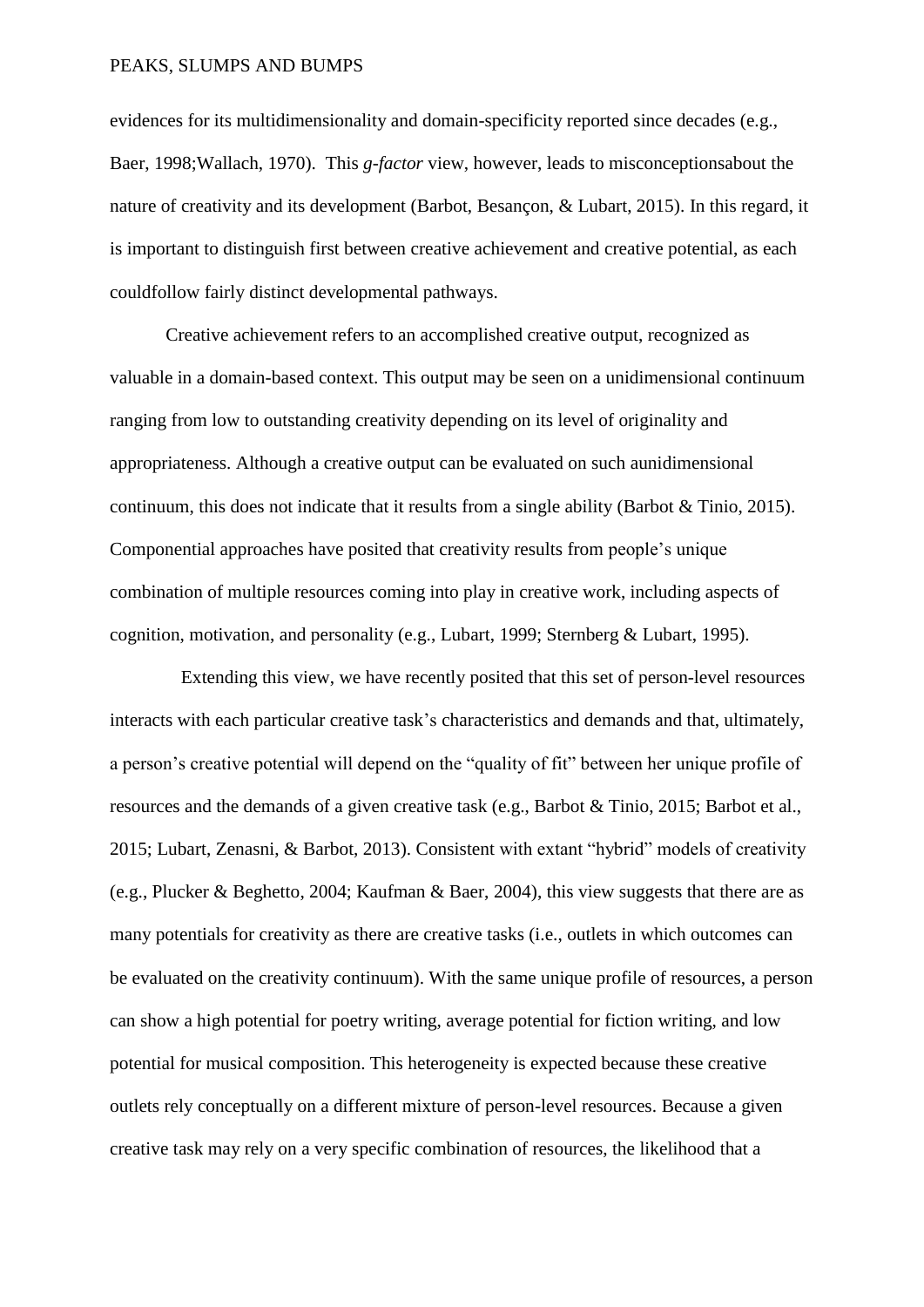person's profile of resources optimally fitsthat task's requirement is very low. As a result, the probability of achieving an outstanding level of creativity in that task is very low and most outcomes will be of average or low creativity (depending on how "misfitting" the person's profile of resources is to the task's requirements). Furthermore, it is likely that a person's creative potential will never lead to creative achievement in a given task (regardless of the quality of fit between her potential and that task) if she doesn't have the opportunity to engage in that task, or doesn't choose to invest time and energy in that task (e.g., Amabile, 1996).

This "*optimal-fit view*" helps understand the rarity of exceptional creativity outcomes (big-C creativity) while shedding light onto the issue of domain generalityspecificity of creativity (i.e., it is not likely that multiple creative tasks across domains will require the same "optimal" combination of resources). It should, however, not be strictly interpreted as if each person's profile of resources is static, or could be compared to a "winning bingo ticket" when interacting with the right task. Individual inclinations, interests, and personal investments remain at the center of creative work, and are deeply and continuously shaped by environmental influences and experiences. These influences (which can be seen as part of the person's potential for creativity) may at least partly explain patterns of discontinuity of creativity throughout the lifespan.

# **2. Discontinuity of the Development of Creative Potential**

Because creativity is multifaceted and partly domain- (and task-) specific, creative potential doesn't develop as a monolithic entity: it is multidimensional and each task-specific potential results from the development of the multiple contributing person-level resources. Among them, divergent thinking (DT) is by far the most widely studied froma developmental perspective. DT is the ability to produce multiple solutions or ideas in response to a single problem or stimulus, such as generating alternative uses for a common object. Recent research has focused on DT of pre-school children as young as two years old (Bijvoet-van & Hoicka,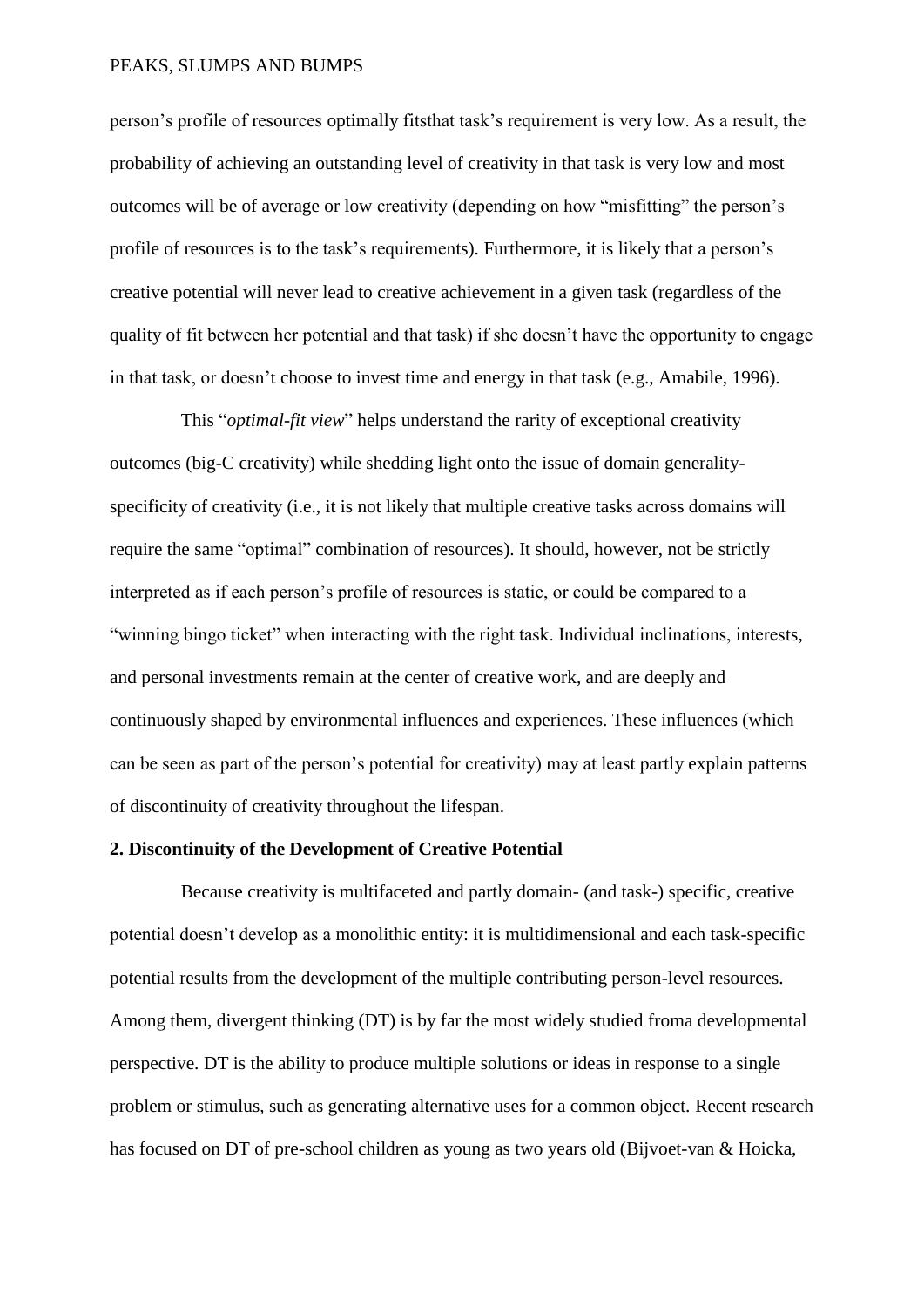2014) and concluded that individual differences in DT start emerging during pre-school age, and then, that DT performance tends to increase. This general trend seems to continue until about age 40, followed by "*systematic maturational declines*" (McCrae, Arenberg, & Costa, 1987; pp.136), and is punctuated by multiple patterns of discontinuity especially during childhood and adolescence.

Based on several longitudinal and cross-cultural studies,Torrance (1967) produced a comprehensive report on the issue of DT development and discontinuity from childhood to early adolescence. The general trend described by Torrance, confirmed by several subsequent studies, can be summarized by an overall increase of DT from pre-school age to early adolescence with three common "slumps" (steep and temporary decrease in DT performance). The first slump occursaround age 5, the second around age 9 (fourth-grade slump) and the third around age 12. These slumps, and in particular the "fourth-grade" slump, have received substantial attention despites issues of replicability, cross-cultural differences, and considerable individual differences regarding the existence, timing and domain in which a slump is or is not observed.

As an illustration, Charles and Runco (2001) identified a significant peak, rather than slump, in the divergent thinking of fourth-grade children. Lau and Cheung (2010) did notidentifya fourth grade slumpof Chinese students, but rather, sixth- and seventh-grade slumps, with marked gender differences in developmental patterns of DT. Similarly, Besançon and Lubart (2008)demonstrated a different timing of the slumps of French children in middle-school, that seemed to vary according to the pedagogical context and the nature of the task administered. Claxton, Pannells, and Rhoads(2005) identified a decrease of the cognitive aspects of creativity at the onset of puberty, similar to Yi, Hu, Plucker, and McWilliams (2013) showing a general decline of DT of Chinese students between 12 to 14 years old, followed by an increase of small magnitude. In contrast, Kleibeuker, De Dreu,and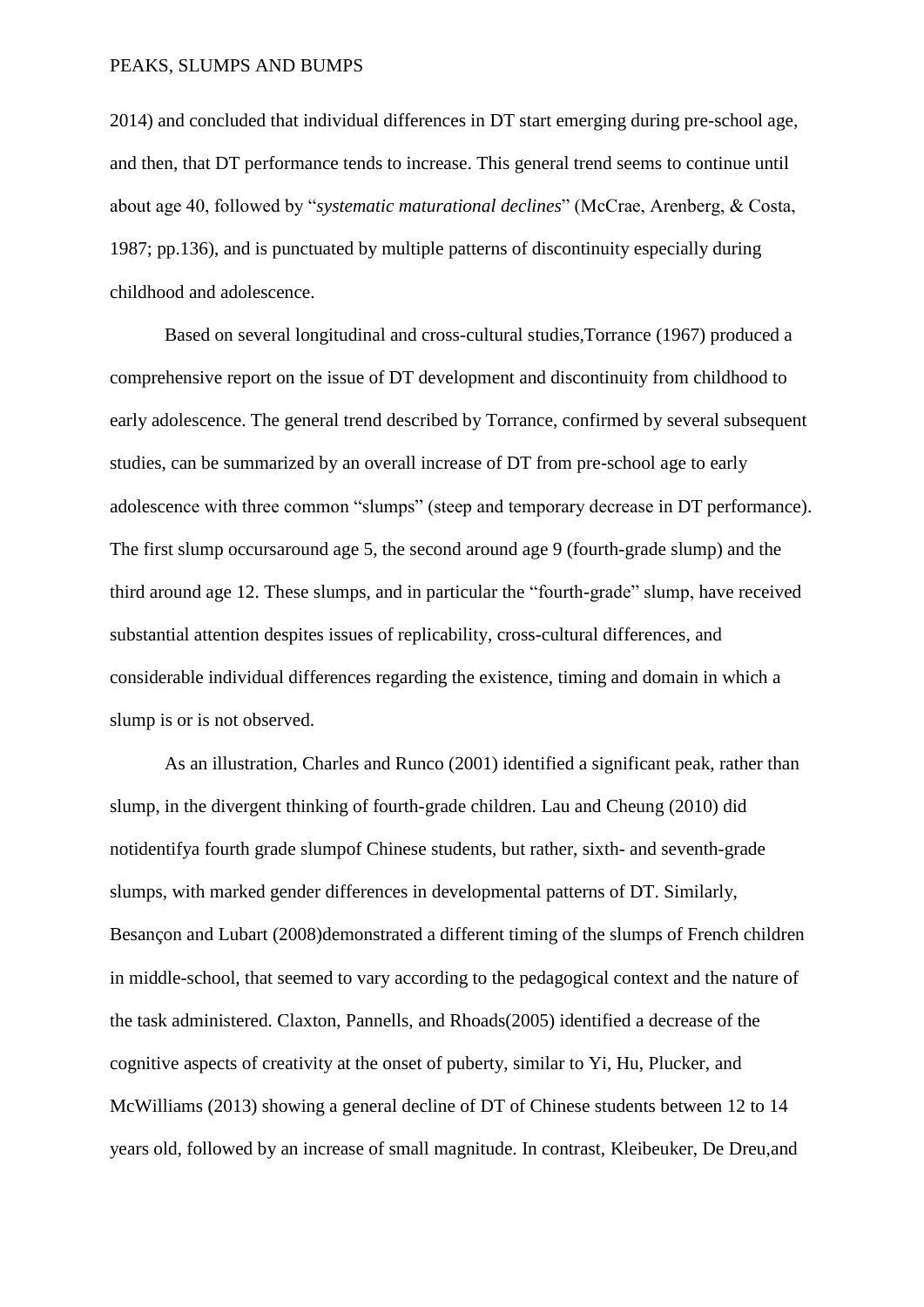Crone(2013) showed a relative peak of visuo-spatial DT around 15 years old, but no agerelated difference in verbal DT.

Other person-level resources that contribute to creative potential have been investigated and, similar to developmental patterns of DT, have often been described by nonlinear trajectories. In adolescence, insight ability seems to increase with age (Kleibeuker et al., 2013), as does the accuracy of original ideas selection and the preference for appropriate ideas (Charles & Runco, 2001). Claxton and colleagues (2005) have suggested a peak of "divergent feeling" (including curiosity, complexity, or risk-taking) around  $9<sup>th</sup>$  gradethat appears in the same wave asa slump in DT. These patterns are consistent with research showing how motivational dimensions and personality trait development contribute to variability in the developmental trajectory of creative potential in various domains (Hong, Peng, & O'Neil Jr., 2014). Personality development could, in addition, follow different developmental pathways according to gender, reflecting differences in the timing of the psychosocial stages experienced by girls and boys. For example, openness to experience related to creative potential in music, visual arts, and creative writing (but less to science and technology; Hong et al., 2014) showsan increasing trend in adolescence girls and a decreasing onein adolescent boys (e.g., Branje, van Lieshout, & Gerris, 2007). Internalized age-related stereotypes (and perhaps gender-related stereotypes), and age-related differentiation in beliefs about personality development could also impact the expression of personality features related to creativity (Hui et al., 2014). Hence, it is expected that boys and girls differ in their creative potential development in various creative outlets based upon multipleconative variables that follow distinct developmental trajectories.

As a last example, domain-specific expertise and domain-based knowledge, crucial for creative achievement, can also be described by non-monotonic longitudinal trends. Based on a hisotriometric analysis of 59 classical composers, Simonton (2000) suggests that complex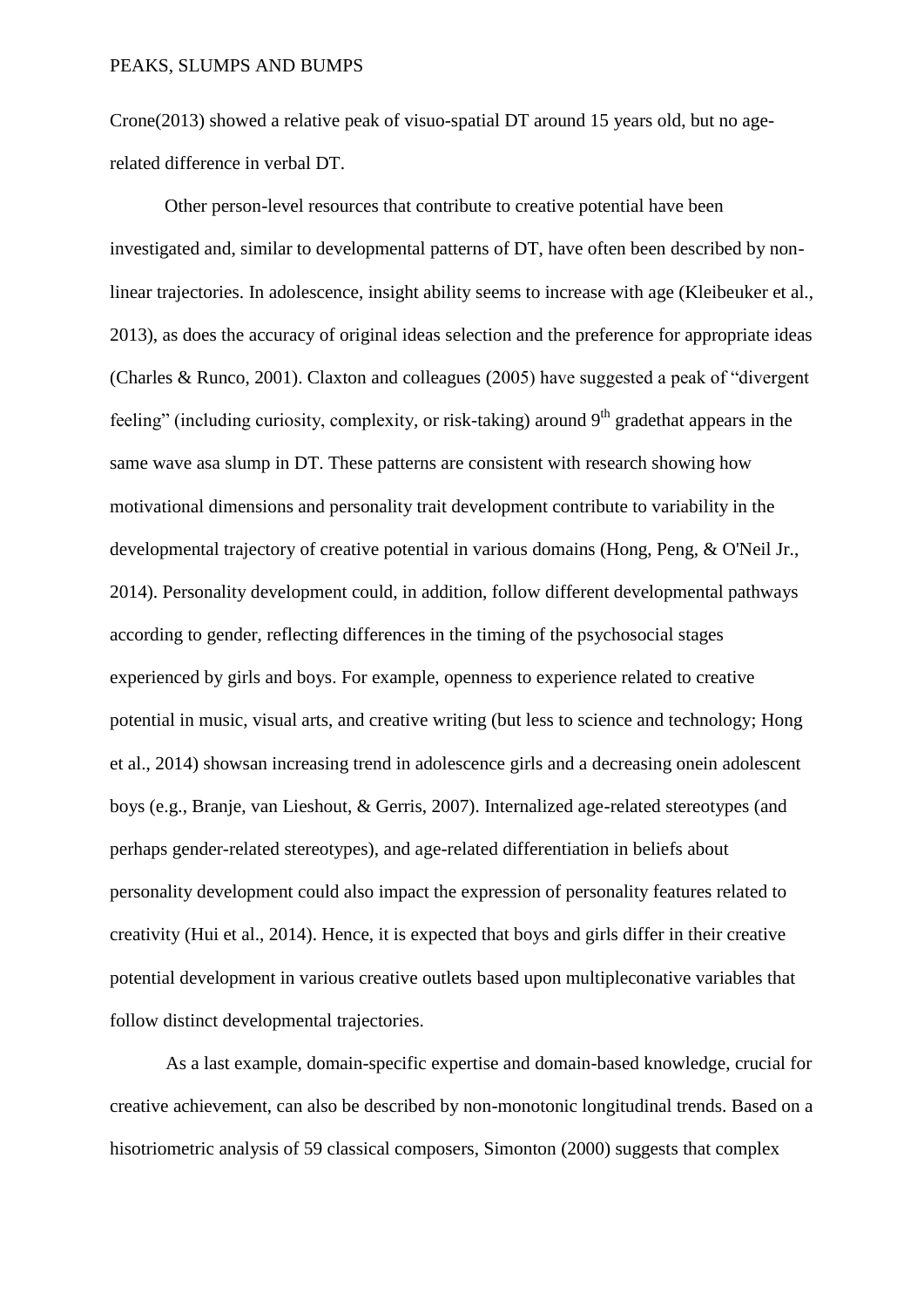specialization and versatility effects determine creative development across the life span of eminent creative persons. This "Creative-expertise" hypothesis, could easily apply to everyday life creativity, as found in children and adolescents, given the necessary contribution of domain-based knowledge in any creative work.

#### **3. Foundations of Individual Differences in Creativity Development**

As outlined above, there is discontinuity in the development of creativity during childhood and adolescencewith "slumps" frequently cited, but when they occur in a study sample, there is variability as to whether or not a given child will experience the slump, when it is experienced, in which type of creative outlet the slump is experienced, and the outcome of the slump (some children might not "recover" after experiencing a slump; Charles & Runco, 2001; Runco, 2014). These differences can be explained by three sets of complementary explanations: (1) Asynchronicity (asynchronous development of individual resources involved in creative potential), (2) Environmental influences, and (3) Taskspecificity (creative task characteristics and other methodological artifacts).

- **Asynchronicity**. Patterns of discontinuity can be understood in light of the "natural", and partly genetically grounded development of the various resources that contribute to creative potential (Barbot, Tan, & Grigorenko, 2013). Using a "stage" approach, Piaget suggested that children through fourth grade are developmentally "concrete thinkers" which aligns with the idea of the fourth-grade slump, as children remain consistent with reality and fail to propose ideas that are more original. Approaches that have relied on "wave of development" have suggested that all components of the mind are not developing at the same time, and that the weakening of creative thinking could be related to the emergence of new skills in other areas. In this line, Lubart and Lautrey (1996) showed a fourth-grade slump in DT associated with a substantial increase in logical reasoning. They interpreted this result as a compensating effect, in which the "wave" of DT might be in a "slump"when the wave of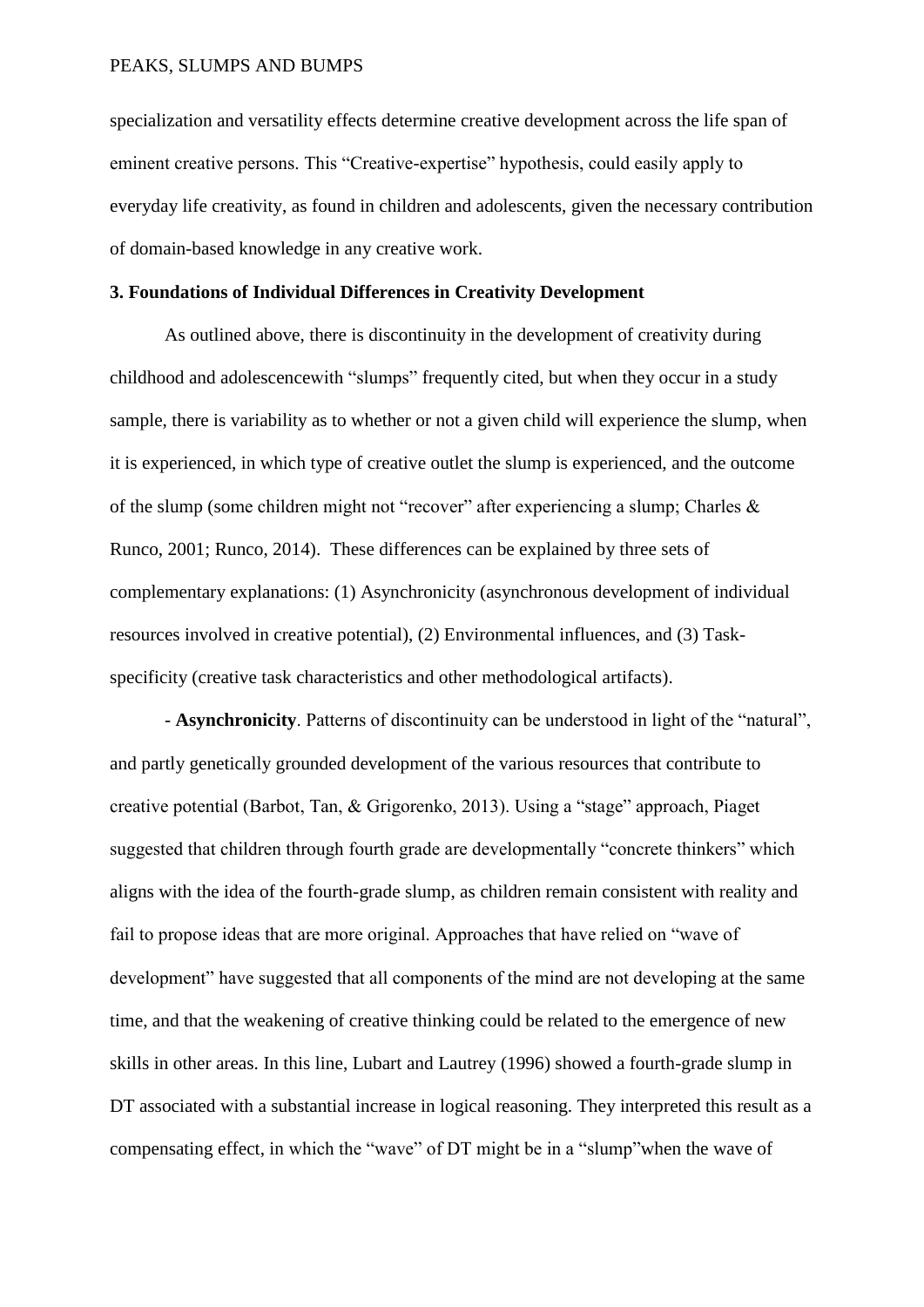reasoning is at its "peak". Many similar examples can be found in the neurodevelopmental literature, highlighting, for example, a temporal gap between the development of the socioemotional system and the cognitive control systems in adolescence, leading to maladaptive behavior such as risk taking and impulsivity (e.g., Barbot & Hunter, 2012), which could also have implication in the development of person-level resources important for creativity.

**- Environmental influences.** According to Torrance (1968) creativity slumps can be explained by normative effects of the school environment, as they happen at times when children are taught to respect school rules and fit within the classroom norms. This explanation finds support in research showing slumps at different points in time depending on the specific contextual and cultural demands. For example, Yi and colleagues (2013) suggest that the emphasis on college entrance exams taken during high-school in China raises expectations for academic performance in middle-school, explaining cultural differences in DT trajectories (pressures have moved into earlier grades in this culture). These effects can be moderated by teacher's influences (Davies et al., 2014) and the type of pedagogy encouraged (Besançon & Lubart, 2008; Besançon, Lubart, & Barbot, 2013).

The family environment is also a critical determinant of creative potential development. Here too, the cultural context has an indirect influence through common parental practices that are prevalent in a culture (Mourgues, Barbot, Tan, & Grigorenko, 2014). For example, Fearon, Copeland, and Saxon (2013) noted the negative impact of authoritarian parenting on the development of creativity of Jamaican youth, a common parenting style in this culture. Consistent with prior research on parenting and creativity, this result is in line with the idea that creativity flourishes when developmental experiences and conditions are optimal (Dai et al., 2012; Runco & Cayirdag, 2013).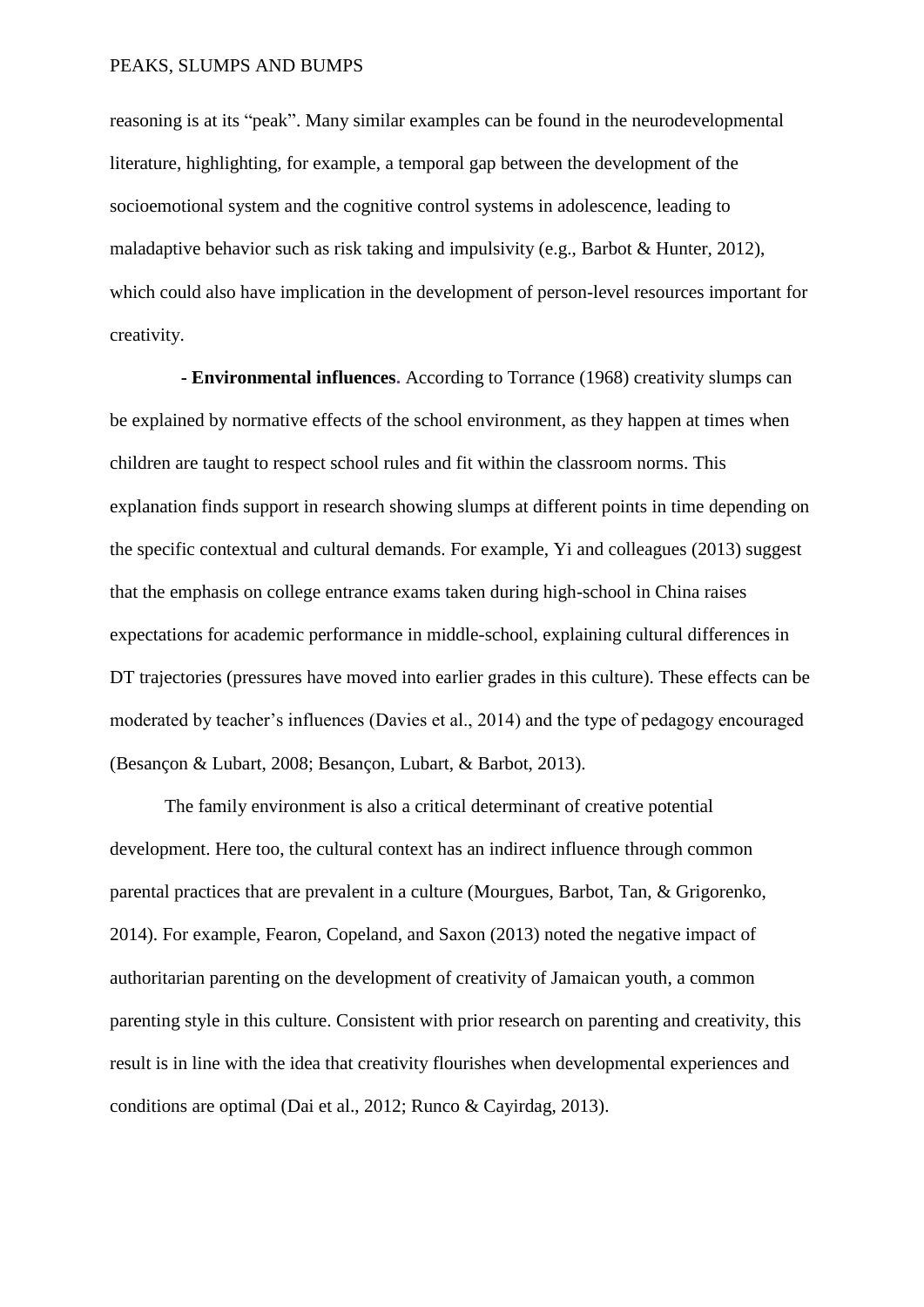Recent research, however, tends to challenge this assumption. For example, Dahlman, Bäckström, Bohlin and Frans (2013) show that street children in Bolivia were far more efficient in specific DT tasks (generating alternative uses of a common object) compared to children of low SES living with their parents. They concluded that street children gained "training" in this type of tasks given the nature of their daily-life experience (perhaps requiring some of the skills engaged by alternative uses tasks). Similarly, Damian and Simonton (2015) make the hypothesis that experiences of developmental adversity (such as early parental death, poverty, or psychopathology) might foster unconventional ideas. Based on an analysis of eminent African Americans they concluded that "diversifying experiences" push people outside the realm of "normality", and in turn, influence the development of creativity.

Together, this body of work supports that both individual and environmental influences jointly contribute to creativity development (Niu, 2007). Because the influence of the school and family environment is not systematic and because the status of adversity as a condition that impedes creativity development is unclear, environment-level resources should be further explored and considered in their interaction with person-level resources (e.g., "absorption level" of environmental influences), as well as with tasks requirements.

**- Task-specificity and methodological artifacts.** Several methodological limitations and artifacts contribute to the apparent discontinuity of creativity development. First, developmental studies of creativity often suffer from small sample sizes, selection biases (alternative tracks underrepresented), and the use of cross-sectional design (focusing on agegroup differences) making it difficult to untangle cohort effects from actual developmental effects. Even longitudinally, classroom and teachers' effects outlined above could bias developmental inferences (it is not likely that participants will "benefit" equally from these effects from grade to grade).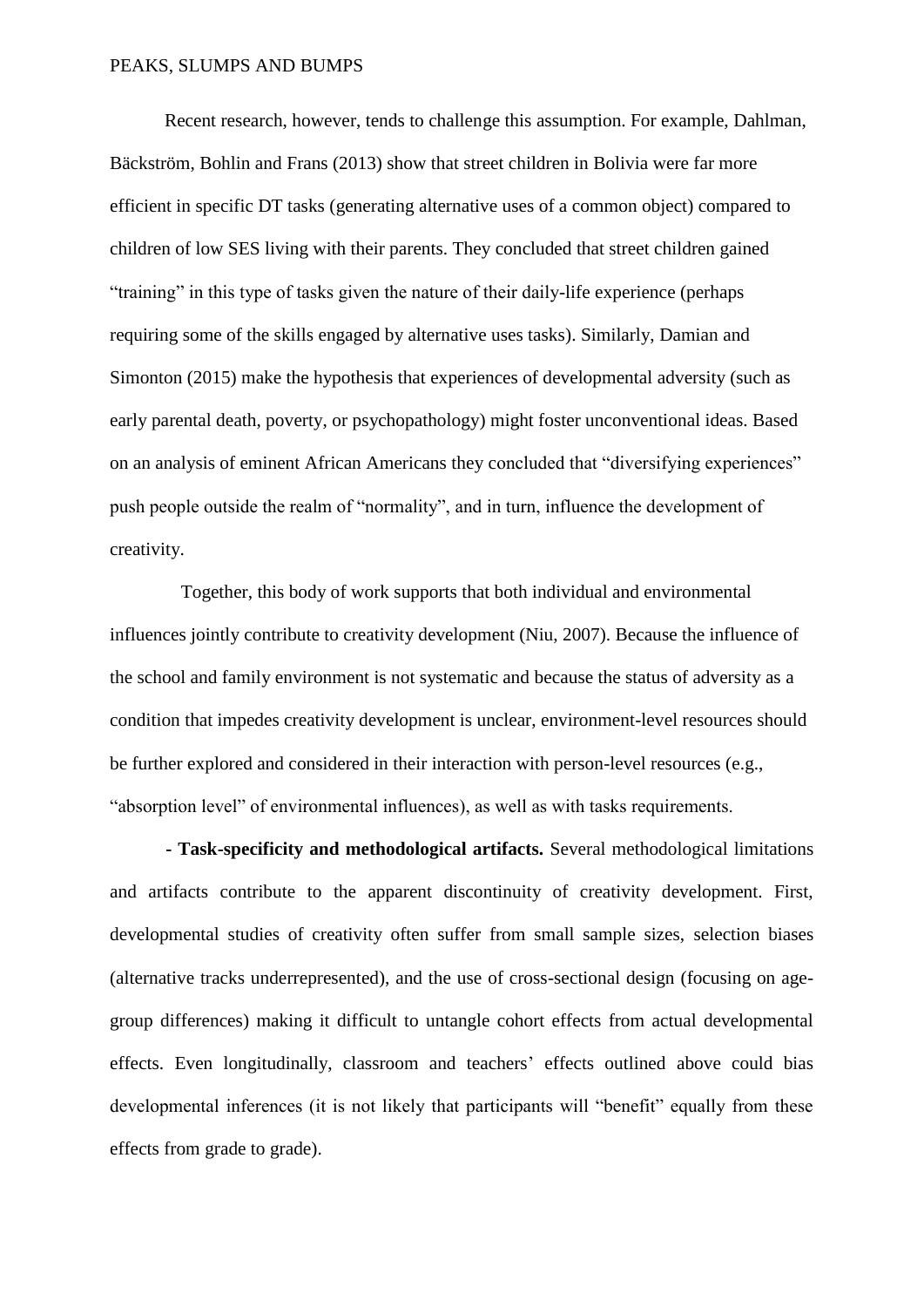Most importantly, the different nature and emphasis of tasks used in studies may explain variations in the existence and timing of slumps (Charles & Runco, 2001): almost all studies that have administered multiple tasks to the same participants have outlined distinct developmental trajectories for each task (Besançon & Lubart, 2008; Claxton et al., 2005; Kleibeuker et al., 2013; Torrance, 1968) confirming that not all tasks are equivalent when it comes to measure creative potential (specific demands varies as a function of the task, even within the same domain of production; Wu, Cheng, Ip, & McBride-Chang, 2005).

Relatedly, one of the most challenging issues in longitudinal studies of creativity is the reliance on similar but non-paralleltasks at different measurement occasions. Because production-based tasks require producing original and unique outputs, administering strictly the same task at multiple measurement occasions makes little sense: "memory" effects, carryover effects, and other "learning" biases may lead to rote production of outputs already proposed by the child or traded with a classmate at earlier testing sessions. However, by exposing children to a slightly different task at each measurement occasion (e.g., alternative uses for a brick vs. a cardboard box), it becomes challenging to isolate a person's "true change" in the tested ability as distinct from change related to variations in the task's characteristics. Indeed, these characteristics don't have a systematic effect: at a given time, one may be more "inspired" when providing alternative uses for a brick rather than for a cardboard box. This is highlighted by the large proportion of task-specific variance in creative potential tests scores as suggested by low to moderate inter-task correlations (Barbot, Besançon,& Lubart, Submitted; Dumas & Dunbar, 2014).

#### **4. Towards an Optimal-fit view ofCreative Potential in Development**

As outlined by Simonton (2000),"*at any given time, the performance outcome for a particular work in a specified form or genre will be contingent on a chaotic mixture of influences, some beneficial and others deleterious*" (pp. 313). This mechanism is likely to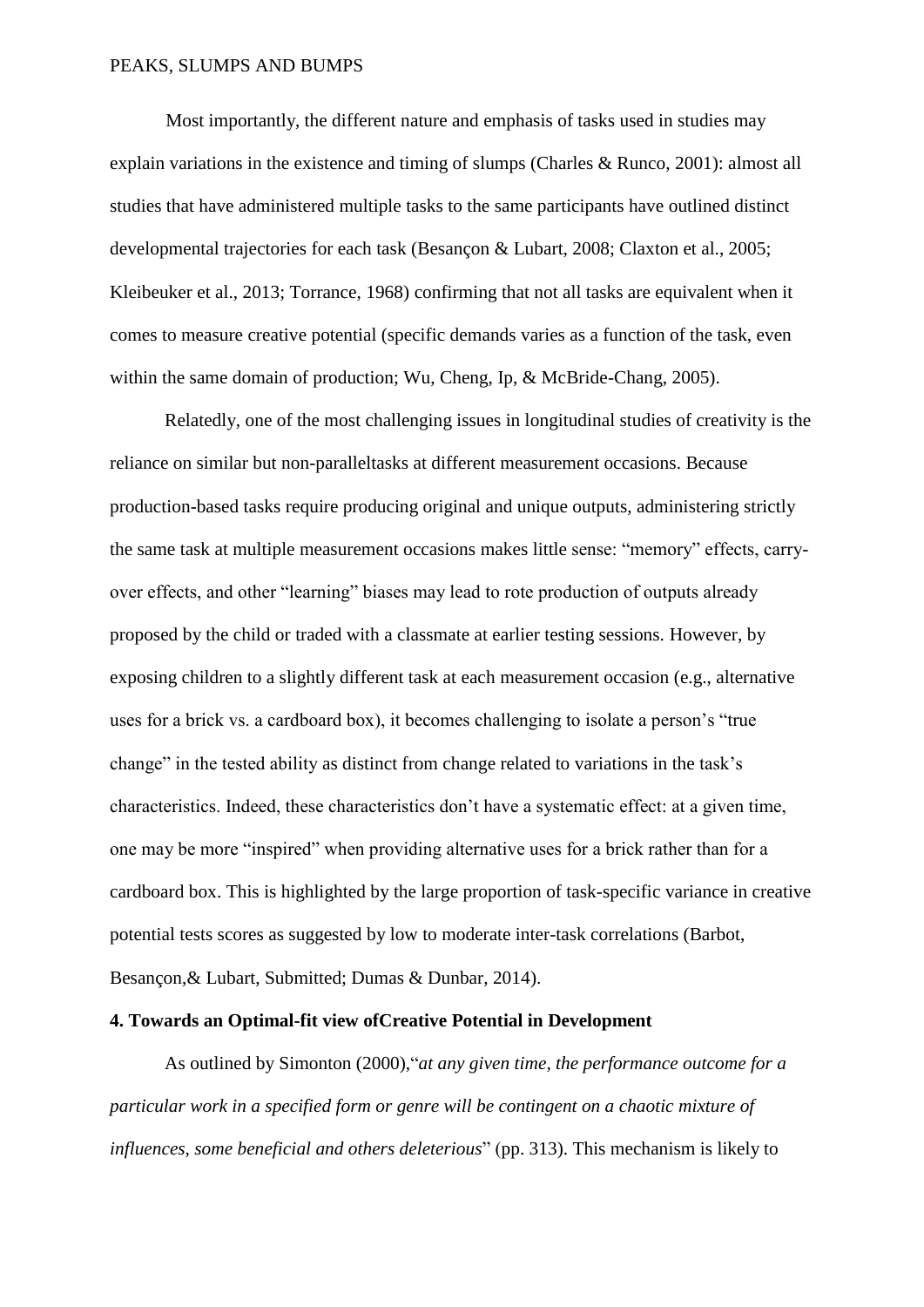occur at every level of the creativity continuum, including in "everyday" accomplishments of children and adolescents. Specifically, we have posited earlier that individual differences in creativity outcomes result from the interaction between individual-level resources and taskspecific demands. This "*optimal-fit*" view translates easily in a developmental perspective: performance outcomes in a given creative outlet will depend upon the specific creative-task characteristics and the (asynchronous) development of person-level characteristics (e.g., DT and other cognitive factors, personality, motivational and emotional characteristics). At different points in time, the resulting multivariate profile of person-level resources will be more or less in linewith the particular task requirements, leading to outcomes of variable creativity over time. This idea is illustrated in Figure 1.

As showed in Figure 1a, the various person-level resources of a child develop asynchronously from childhood to adolescence following distinct trajectories (for the sake of clarity, only the hypothetical development of selected resourcesis represented). Figure 1b, represents two tasks' characteristics in terms of required level of these person-level resources. Finally, Figure 1c illustrates the "quality of fit" between the children's multivariate profile of person-level resources at different point in time and tasks A and B requirements. This quality of fit represents the child's creative potential for each "target" task (Figure 1b). As represented, the hypothetical child may have a higher creative potential for task B than for task A at 10 years old: the quality of fit between the child's profile of resources and Task B's demands is better than for Task A's demands. However, at 12 years old, the quality of fit has diminished due to the "natural" development of the child's profile of resources. This profile is now more aligned with Task A's demands, than with Task B.

Environmental influences are not incorporated in this illustration but they could be represented as forces that steer each person-level resource in various directions, depending on their interaction with these resources. Hence, environmental influences have an indirect effect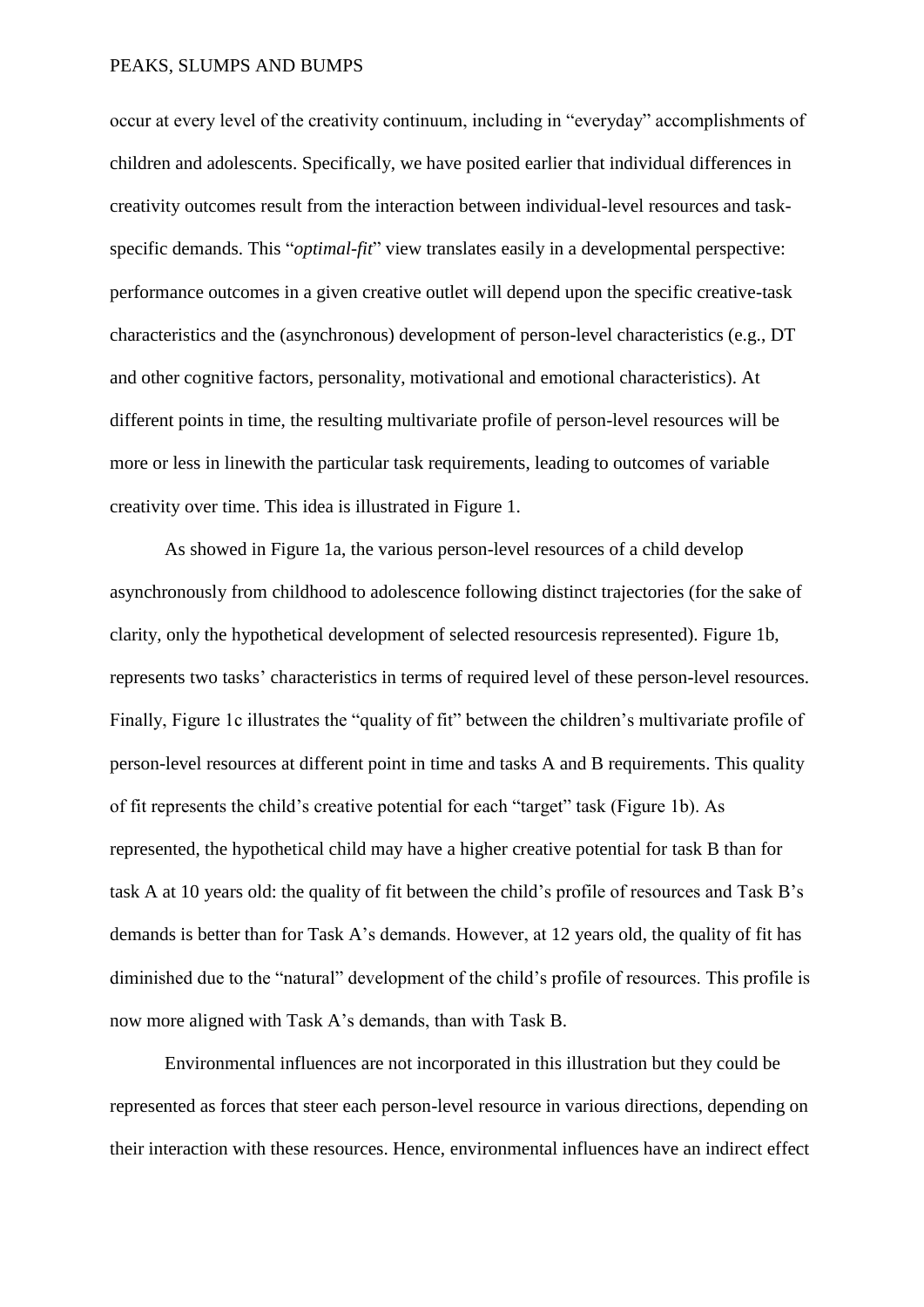on creative potential in a given task (Figure 1c) through their beneficial (or harmful) influence on each person-level resource.

### **Conclusion**

In this article, we have outlined an "*optimal-fit*" view of creativity according to which the creativity of a product depends on the fit between a creative task characteristic and a person's profile of resources underlying creativity in that task. By extension, the apparent discontinuity of creativity development in childhood and adolescence can be understood in light of (1) asynchronous development of person-level resources contributing to creativity, (2) environmental influences (orienting the development of person-level resources), and (3) task characteristics.

We have also outlined a number of conceptual and methodological limitations to the study of creativity development, and, in particular, the need to capture its multidimensional and partly domain-specific nature as it develops: creativity development is not a generalized process, as creativity is not equivalent to the sum of its constituting "ingredients" and certainly not equivalent to a single ingredient, such as DT. Additionally, we have pointed out the critical need for longitudinal evidence rather than age-group comparisons in the study of creativity development.

These endeavors may, however, prove challenging. Indeed, "*because of the multifaceted nature of creativity, there has been considerable discussion concerning how to measure creativity as it develops*" (Claxton et al., 2005; pp. 328). This discussion has fallen short these past few years, as challenges specific to the study of creativity development are surprisingly disregarded in developmental investigations (e.g., issues of task-specificity and repeated measurements, untangling cohorts and classroom effects from true change). Therefore, it follows that important directions for the field  $are(1)$  the development of new measures specially designedforlongitudinal studies (e.g., limiting the contribution of task-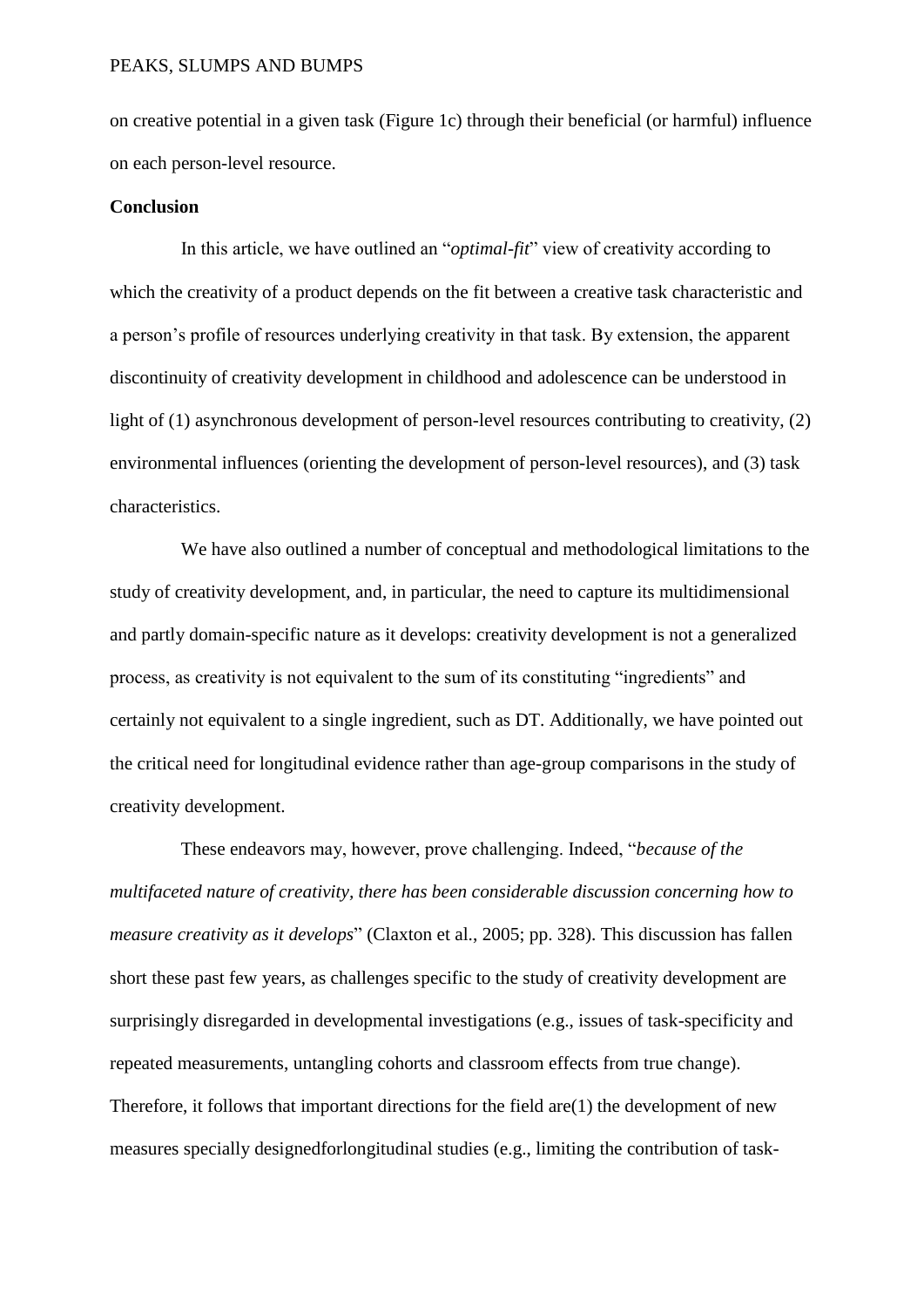specific factors), or devising new scoring methods for existing instrument that would reduce

common biases when used longitudinally, and/or (2), the development of methodological and

statistical paradigms that would control for high task-specificity and other methodological

biases impeding the study of "true change" in creativity research.

# **References**

Amabile, T. M. (1996). *Creativity in context*. Boulder, CO: Westview.

- Baer, J. (1998). The case for domain specificity in creativity. *Creativity Research Journal, 11*, 173-177.
- Barbot, B., & Hunter, S. R. (2012). Developmental changes in adolescence and risks for delinquency. In E. L. Grigorenko (Ed.), *Handbook of juvenile forensic psychology and psychiatry* (pp. 11-34). New York, New York: Springer. doi:10.1007/978-1-4614-0905-2
- Barbot, B., Tan, M., & Grigorenko, E. L. (2013). The genetics of creativity: The generative and receptive sides of the creativity equation. In O. Vartanian, A. Bristol  $\&$  J. C. Kaufman (Eds.), *The neuroscience of creativity* (pp. 71-93) MIT Press.
- Barbot, B., Besançon, M., & Lubart, T. (2015). Creative potential in educational settings: Its nature, measure, and nurture. *Education 3-13, 43*(4), 371-381. doi:10.1080/03004279.2015.1020643
- Barbot, B., Besançon, M., & Lubart, T. (Submitted). The generality-specificity of creativity: Exploring the structure of creative potential with EPoC.
- Barbot, B., & Tinio, P. P. L. (2015). Where is the "g" in "creativity" ? a specializationdifferentiation hypothesis. *Frontiers in Human Neuroscience, 8*(1041) doi:10.3389/fnhum.2014.01041
- Besançon, M., & Lubart, T. I. (2008). Differences in the development of creative competencies in children schooled in diverse learning environments. *Learning and Individual Differences, 18*(4), 381-389.
- Besançon, M., Lubart, T. I., & Barbot, B. (2013). Creative giftedness and educational opportunities. *Educational and Child Psychology., 30*(2), 79-88.
- Bijvoet-van, d. B., & Hoicka, E. (2014). Individual differences and age-related changes in divergent thinking in toddlers and preschoolers. *Developmental Psychology, 50*(6), 1629- 1639. doi:10.1037/a0036131
- Branje, S. J. T., van Lieshout, C. F. M., & Gerris, J. R. M. (2007). Big five personality development in adolescence and adulthood. *European Journal of Personality, 21*(1), 45- 62.
- Charles, R. E., & Runco, M. A. (2001). Developmental trends in the evaluative and divergent thinking of children. *Creativity Research Journal, 13*(3), 417-437.
- Claxton, A. F., Pannells, T. C., & Rhoads, P. A. (2005). Developmental trends in the creativity of school-age children. *Creativity Research Journal, 17*(4), 327-335. doi:10.1207/s15326934crj1704\_4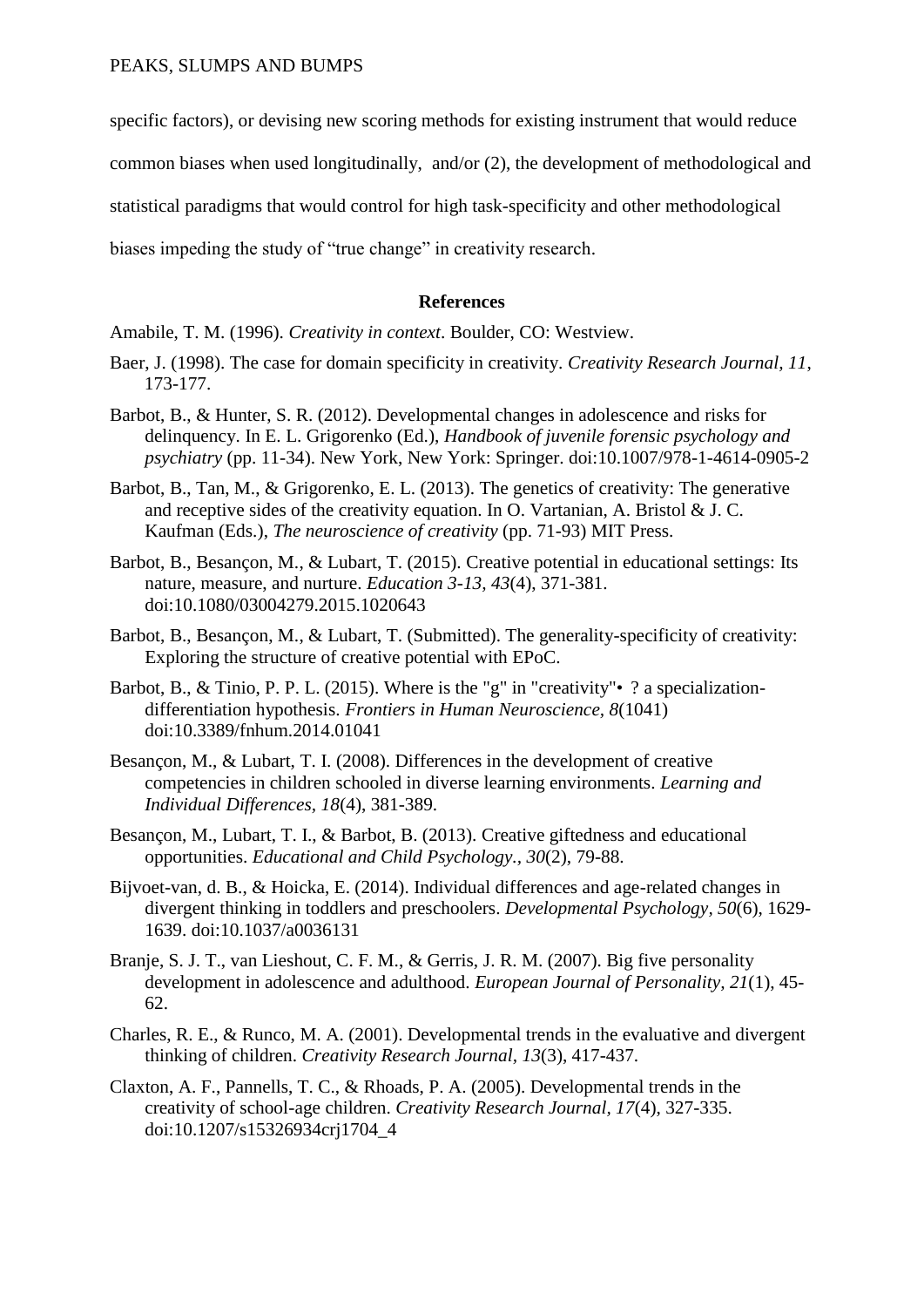- Dahlman, S., Bäckström, P., Bohlin, G., & Frans, Ö. (2013). Cognitive abilities of street children: Low-SES bolivian boys with and without experience of living in the street. *Child Neuropsychology, 19*(5), 540-556.
- Dai, D. Y., Tan, X., Marathe, D., Valtcheva, A., Pruzek, R. M., & Shen, J. (2012). Influences of social and educational environments on creativity during adolescence: Does SES matter? *Creativity Research Journal, 24*(2-3), 191-199.
- Damian, R. I., & Simonton, D. K. (2015). Psychopathology, adversity, and creativity: Diversifying experiences in the development of eminent african americans. *Journal of Personality and Social Psychology, 108*(4), 623-636. doi:10.1037/pspi0000011
- Davies, D., Jindal-Snape, D., Digby, R., Howe, A., Collier, C., & Hay, P. (2014). The roles and development needs of teachers to promote creativity: A systematic review of literature. *Teaching and Teacher Education, 41*, 34-41. doi:10.1016/j.tate.2014.03.003
- Dumas, D., & Dunbar, K. N. (2014). Understanding fluency and originality: A latent variable perspective. *Thinking Skills and Creativity, 14*, 56-67. doi:10.1016/j.tsc.2014.09.003
- Fearon, D. D., Copeland, D., & Saxon, T. F. (2013). The relationship between parenting styles and creativity in a sample of jamaican children. *Creativity Research Journal, 25*(1), 119- 128.
- Hong, E., Peng, Y., & O'Neil Jr., H. F. (2014). Activities and accomplishments in various domains: Relationships with creative personality and creative motivation in adolescence. *Roeper Review: A Journal on Gifted Education, 36*(2), 92-103. doi:10.1080/02783193.2014.884199
- Hui, A. N., Yeung, D. Y., Sue-Chan, C., Chan, K., Hui, D. C., & Cheng, S. (2014). Gains and losses in creative personality as perceived by adults across the life span. *Translational Issues in Psychological Science, 1*(S), 28-34. doi:10.1037/2332-2136.1.S.28
- Kaufman, J. C., & Baer, J. (2004). The Amusement Park Theoretical (APT) Model of creativity. *Korean Journal of Thinking and Problem Solving*, *14*, 15–25.
- Kleibeuker, S. W., De Dreu, C. K., & Crone, E. A. (2013). The development of creative cognition across adolescence: Distinct trajectories for insight and divergent thinking. *Developmental Science, 16*(1), 2-12.
- Lau, S., & Cheung, P. C. (2010). Developmental trends of creativity: What twists of turn do boys and girls take at different grades? *Creativity Research Journal, 22*(3), 329-336.
- Lubart, T. I., & Lautrey, J. (1996). Development of creativity in 9- to 10-year old children. . *The Growing Mind Congress,* Geneva, Switzerland.
- Lubart, T. I. (1999). Componential models of creativity. In M. A. Runco, & S. Pritzer (Eds.), (pp. 295-300). New York:NY: Academic Press.
- Lubart, T. I., Zenasni, F., & Barbot, B. (2013). Creative potential and its measurement. *International Journal of Talent Development and Creativity, 1*(2), 41-51.
- McCrae, R. R., Arenberg, D., & Costa, P. T. (1987). Declines in divergent thinking with age: Cross-sectional, longitudinal, and cross-sequential analyses. *Psychology and Aging, 2*(2), 130-137. doi:10.1037/0882-7974.2.2.130
- Mourgues, C., Barbot, B., Tan, M., & Grigorenko, E. L. (2014). The interaction between culture and the development of creativity. In L. Arnett Jensen (Ed.), *The oxford handbook of human development and culture: An interdisciplinary perspective* () doi:10.1093/oxfordhb/9780199948550.013.16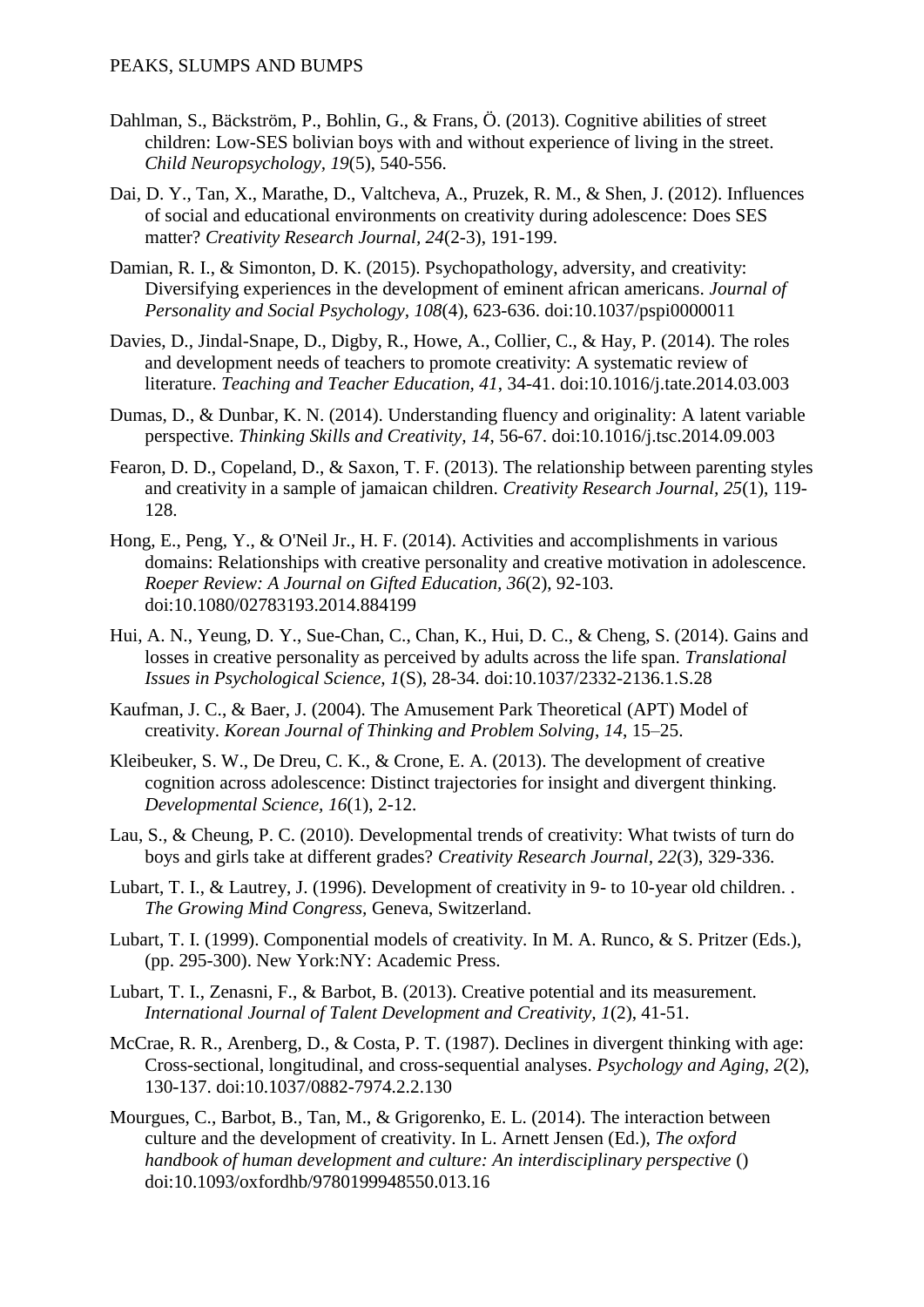- Niu, W. (2007). Individual and environmental influences on chinese student creativity. *The Journal of Creative Behavior, 41*(3), 151-175. doi:10.1002/j.2162-6057.2007.tb01286.x
- Plucker, J. A., & Beghetto, R. A. (2004). Why creativity is domain general, why it looks domain specific, and why the distinction doesn't matter. In R. J. Sternberg, E. L. Grigorenko, & J. L. Singer (Eds.), *Creativity: From potential to realization*. (pp. 153– 168). Washington, DC: APA.
- Runco, M. A., & Cayirdag, N. (2013). The development of Children's creativity. In O. N. Saracho, & B. Spodek (Eds.), *Handbook of research on the education of young children* (Third Edition ed., pp. 102-114). New York, NY: Routledge.
- Runco, M. A. (2014). *Creativity. theories and themes: Research, development, and practice* (Second Edition ed.). Waltham,MA: Elsevier.
- Simonton, D. K. (2000). Creative development as acquired expertise: Theoretical issues and an empirical test. *Developmental Review, 20*(2), 283-318.
- Sternberg, R. J. (2000). Identifying and developing creative giftedness. *Roeper Review, 23*(2)
- Sternberg, R. J., & Lubart, T. I. (1995). *Defying the crowd: Cultivating creativity in a culture of conformity*. New York, NY: Free Press.
- Torrance, E. P. (1967). *Understanding the fourth grade slump in creative thinking .*( No. Report No. BR-5-0508; CRP-994). Washington, DC: U.S. Office of Education.
- Torrance, E. P. (1968). A longitudinal examination of the fourth grade slump in creativity. *Gifted Child Quarterly, 12*(4), 195.
- Wallach, M. A. (1970). Creativity. In P. H. Mussen (Ed.), *Carmichael's manual of child psychology* (Vol. 1, pp. 1211–1272) New York: Wiley
- Wu, C. H., Cheng, Y., Ip, H. M., & McBride-Chang, C. (2005). Age differences in creativity: Task structure and knowledge base. *Creativity Research Journal, 17*(4), 321-326. doi:10.1207/s15326934crj1704\_3
- Yi, X., Hu, W., Plucker, J. A., & McWilliams, J. (2013). Is there a developmental slump in creativity in china? the relationship between organizational climate and creativity development in chinese adolescents. *The Journal of Creative Behavior, 47*(1), 22-40.